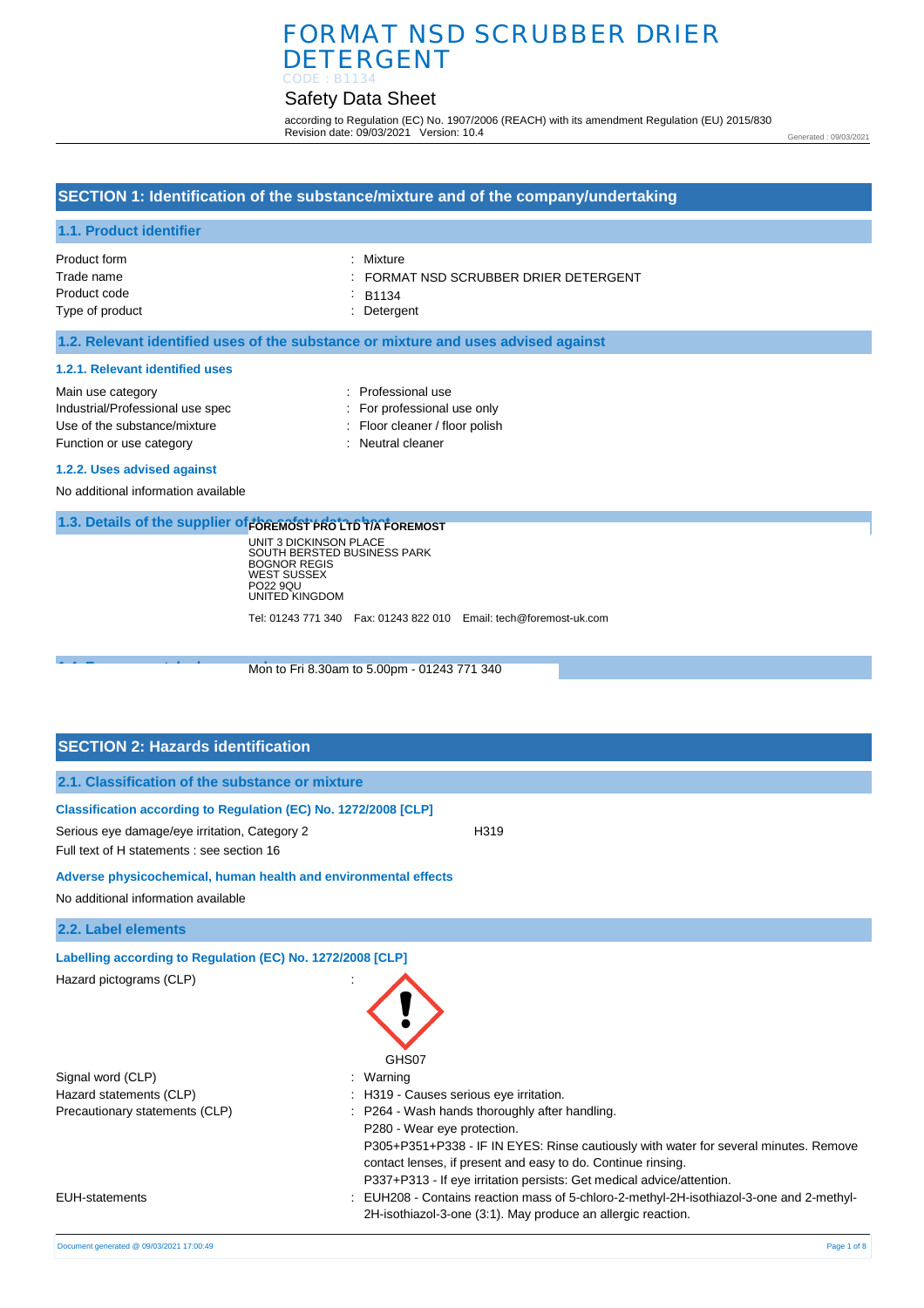## Safety Data Sheet

according to Regulation (EC) No. 1907/2006 (REACH) with its amendment Regulation (EU) 2015/830

### **2.3. Other hazards**

No additional information available

## **SECTION 3: Composition/information on ingredients**

### **3.1. Substances**

#### Not applicable

**3.2. Mixtures**

Ŧ.

| <b>Name</b>                                                                                       | <b>Product identifier</b>                                                          | $\%$     | <b>Classification according to</b><br><b>Regulation (EC) No.</b><br>1272/2008 [CLP]                                                                                                                                               |
|---------------------------------------------------------------------------------------------------|------------------------------------------------------------------------------------|----------|-----------------------------------------------------------------------------------------------------------------------------------------------------------------------------------------------------------------------------------|
| MEA alkyl benzene sulphonate                                                                      | (CAS-No.) 85480-55-3<br>(EC-No.) 287-335-8                                         | $5 - 10$ | Acute Tox. 4 (Oral), H302<br>Skin Irrit. 2, H315<br>Eye Dam. 1, H318<br>Aquatic Chronic 3, H412                                                                                                                                   |
| Alcohol Alkoxylate                                                                                | (CAS-No.) 166736-08-9<br>(REACH-no) Exempt/Polymer                                 | $1 - 5$  | Acute Tox. 4 (Oral), H302<br>Eye Dam. 1, H318                                                                                                                                                                                     |
| reaction mass of 5-chloro-2-methyl-2H-isothiazol-3-<br>one and 2-methyl-2H-isothiazol-3-one (3:1) | (CAS-No.) 55965-84-9<br>(EC Index-No.) 613-167-00-5<br>(REACH-no) 01-2120764691-48 | < 0.1    | Acute Tox. 2 (Inhalation), H330<br>Acute Tox. 2 (Dermal), H310<br>Acute Tox. 3 (Oral), H301<br>Skin Corr. 1C, H314<br>Eye Dam. 1, H318<br>Skin Sens. 1A, H317<br>Aquatic Acute 1, H400 (M=100)<br>Aquatic Chronic 1, H410 (M=100) |

| <b>Specific concentration limits:</b>                                                             |                                                                                    |                                                                                                                                                                                                                  |
|---------------------------------------------------------------------------------------------------|------------------------------------------------------------------------------------|------------------------------------------------------------------------------------------------------------------------------------------------------------------------------------------------------------------|
| <b>Name</b>                                                                                       | <b>Product identifier</b>                                                          | <b>Specific concentration limits</b>                                                                                                                                                                             |
| Alcohol Alkoxylate                                                                                | (CAS-No.) 166736-08-9<br>(REACH-no) Exempt/Polymer                                 | $(1 < C \le 10)$ Eye Irrit. 2, H319<br>(10 < C < 100) Eye Dam. 1, H318                                                                                                                                           |
| reaction mass of 5-chloro-2-methyl-2H-isothiazol-3-<br>one and 2-methyl-2H-isothiazol-3-one (3:1) | (CAS-No.) 55965-84-9<br>(EC Index-No.) 613-167-00-5<br>(REACH-no) 01-2120764691-48 | (0.0015 ≤C ≤ 100) Skin Sens. 1A, H317<br>$(0.06 \leq C < 0.6)$ Skin Irrit. 2, H315<br>$(0.06 \leq C < 0.6)$ Eye Irrit. 2, H319<br>$(0.6 \leq C \leq 100)$ Eye Dam. 1, H318<br>(0.6 ≤C ≤ 100) Skin Corr. 1C, H314 |

Full text of H-statements: see section 16

| <b>SECTION 4: First aid measures</b>                                                                                 |                                                                                                                                                                                                                                                                                                             |
|----------------------------------------------------------------------------------------------------------------------|-------------------------------------------------------------------------------------------------------------------------------------------------------------------------------------------------------------------------------------------------------------------------------------------------------------|
| 4.1. Description of first aid measures                                                                               |                                                                                                                                                                                                                                                                                                             |
| First-aid measures after inhalation<br>First-aid measures after skin contact<br>First-aid measures after eye contact | : Remove person to fresh air and keep comfortable for breathing.<br>: Wash skin with plenty of water.<br>: IF IN EYES: Rinse cautiously with water for several minutes. Remove contact lenses, if<br>present and easy to do. Continue rinsing. If eye irritation persists: Get medical<br>advice/attention. |
| First-aid measures after ingestion                                                                                   | : Give nothing or a little water to drink. Get medical advice/attention if you feel unwell.                                                                                                                                                                                                                 |
| 4.2. Most important symptoms and effects, both acute and delayed                                                     |                                                                                                                                                                                                                                                                                                             |
| No additional information available                                                                                  |                                                                                                                                                                                                                                                                                                             |

**4.3. Indication of any immediate medical attention and special treatment needed**

Treat symptomatically.

Document generated @ 09/03/2021 17:00:49 Page 2 of 8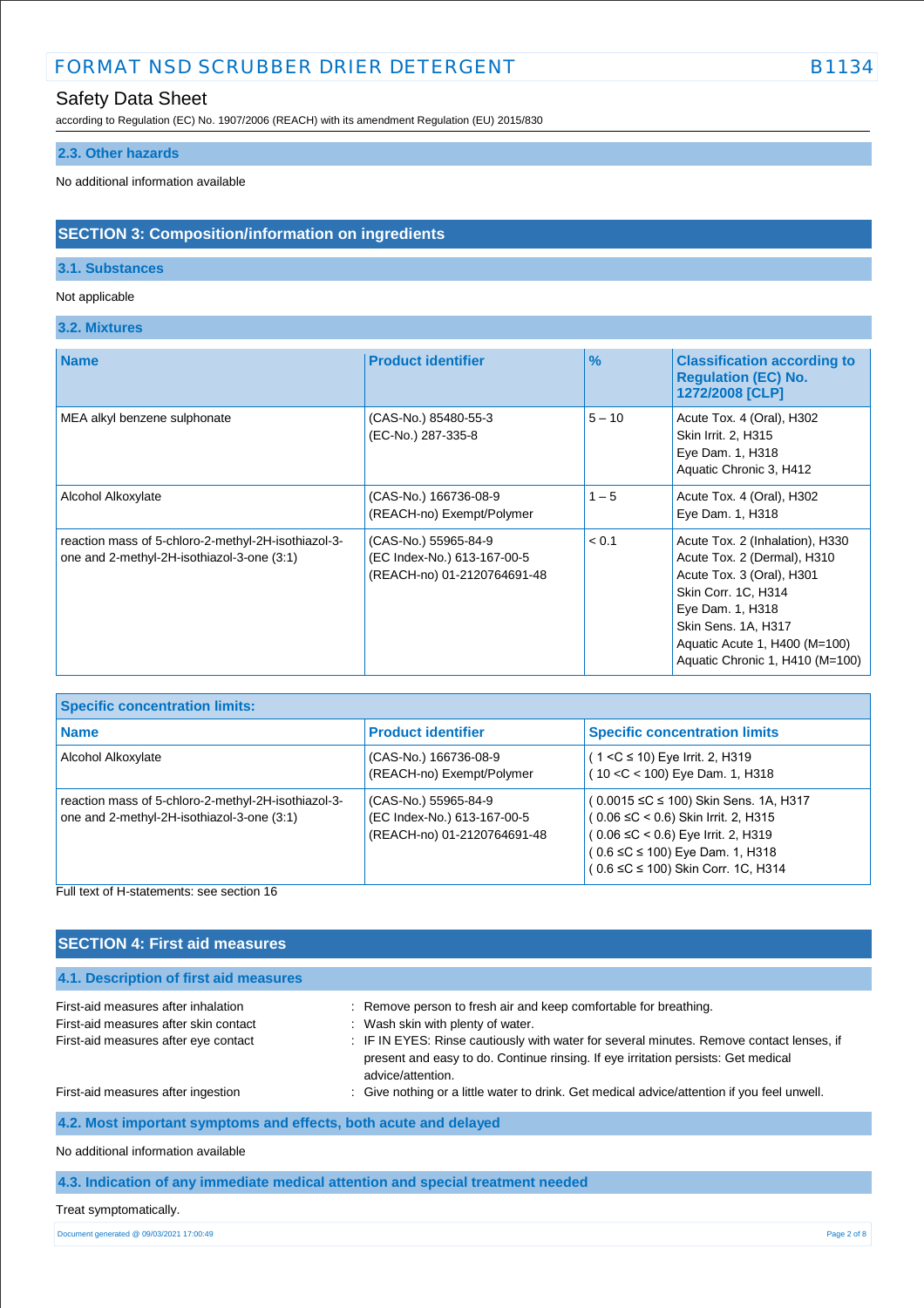## Safety Data Sheet

according to Regulation (EC) No. 1907/2006 (REACH) with its amendment Regulation (EU) 2015/830

| <b>SECTION 5: Firefighting measures</b>                                  |                                                                                           |
|--------------------------------------------------------------------------|-------------------------------------------------------------------------------------------|
| 5.1. Extinguishing media                                                 |                                                                                           |
| Suitable extinguishing media                                             | : Carbon dioxide. Dry powder. Foam.                                                       |
| 5.2. Special hazards arising from the substance or mixture               |                                                                                           |
| No additional information available                                      |                                                                                           |
| 5.3. Advice for firefighters                                             |                                                                                           |
| No additional information available                                      |                                                                                           |
|                                                                          |                                                                                           |
| <b>SECTION 6: Accidental release measures</b>                            |                                                                                           |
| 6.1. Personal precautions, protective equipment and emergency procedures |                                                                                           |
| 6.1.1. For non-emergency personnel                                       |                                                                                           |
| <b>Emergency procedures</b>                                              | : Evacuate unnecessary personnel.                                                         |
| 6.1.2. For emergency responders                                          |                                                                                           |
| Protective equipment                                                     | Use personal protective equipment as required.                                            |
| <b>6.2. Environmental precautions</b>                                    |                                                                                           |
| Avoid release to the environment.                                        |                                                                                           |
| 6.3. Methods and material for containment and cleaning up                |                                                                                           |
| For containment                                                          | : Collect spillage.                                                                       |
| Methods for cleaning up                                                  | Soak up spills with inert solids, such as clay or diatomaceous earth as soon as possible. |

**6.4. Reference to other sections**

For further information refer to section 8: "Exposure controls/personal protection". For further information refer to section 13.

| <b>SECTION 7: Handling and storage</b>                                                                 |                                                                                                                                                                                                       |  |  |  |  |
|--------------------------------------------------------------------------------------------------------|-------------------------------------------------------------------------------------------------------------------------------------------------------------------------------------------------------|--|--|--|--|
| 7.1. Precautions for safe handling                                                                     |                                                                                                                                                                                                       |  |  |  |  |
| Precautions for safe handling<br>Hygiene measures                                                      | : Avoid contact with eyes.<br>: Do not eat, drink or smoke when using this product.                                                                                                                   |  |  |  |  |
| 7.2. Conditions for safe storage, including any incompatibilities                                      |                                                                                                                                                                                                       |  |  |  |  |
| <b>Technical measures</b><br>Storage conditions<br>Incompatible products<br>Special rules on packaging | : Does not require any specific or particular technical measures.<br>: Keep container closed when not in use.<br>: Oxidizing agent. Strong acids. Strong bases.<br>: Keep only in original container. |  |  |  |  |

**7.3. Specific end use(s)**

No additional information available

### **SECTION 8: Exposure controls/personal protection**

#### **8.1. Control parameters**

**8.1.1 National occupational exposure and biological limit values** 

No additional information available

#### **8.1.2. Recommended monitoring procedures**

No additional information available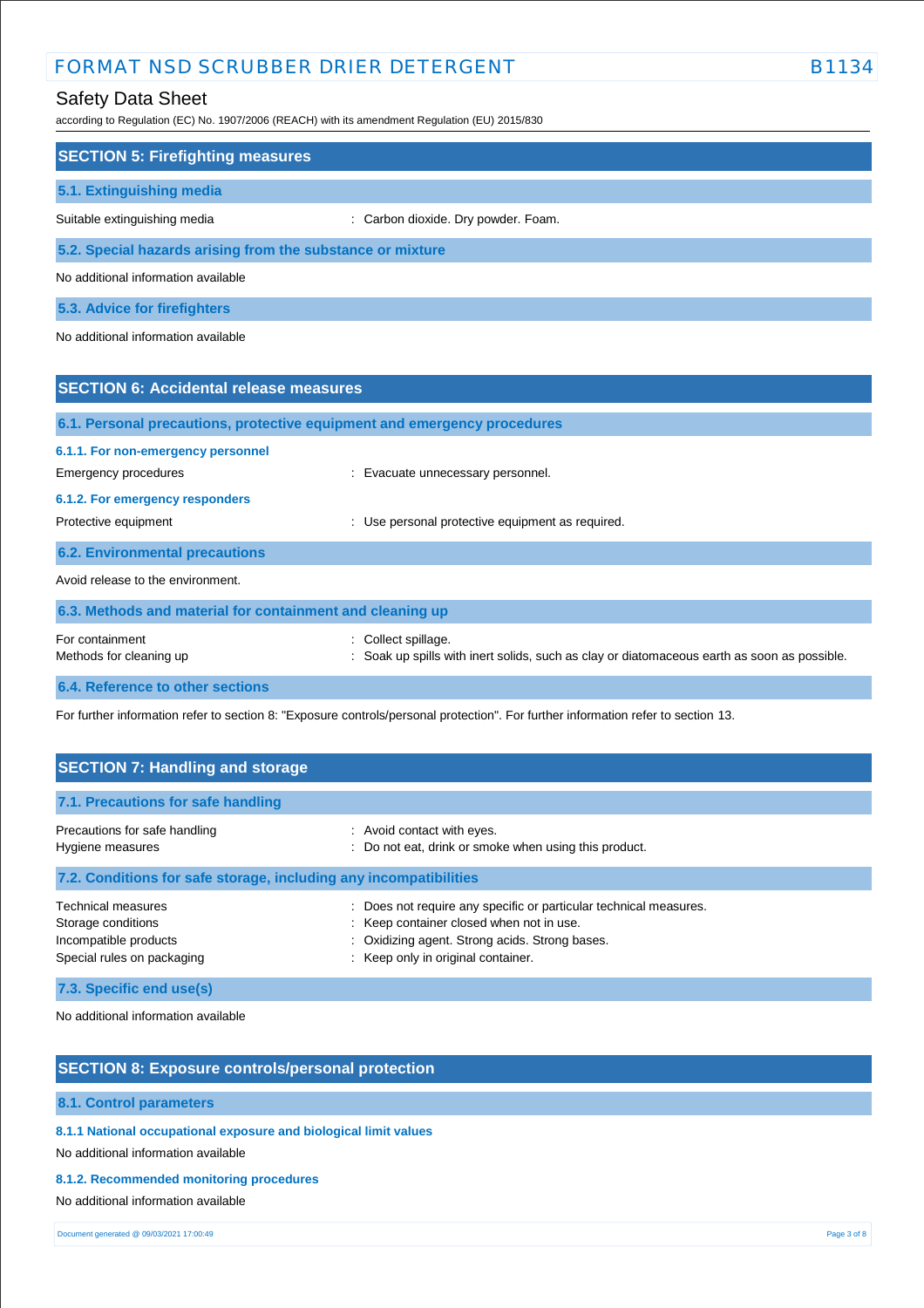## Safety Data Sheet

according to Regulation (EC) No. 1907/2006 (REACH) with its amendment Regulation (EU) 2015/830

#### **8.1.3. Air contaminants formed**

No additional information available

#### **8.1.4. DNEL and PNEC**

No additional information available

#### **8.1.5. Control banding**

No additional information available

**8.2. Exposure controls**

#### **8.2.1. Appropriate engineering controls**

# No additional information available

**8.2.2. Personal protection equipment** 

#### **Personal protective equipment symbol(s):**



#### **8.2.2.1. Eye and face protection**

| Eye protection:        |  |
|------------------------|--|
| Safety glasses. EN 166 |  |
|                        |  |

#### **8.2.2.2. Skin protection**

#### **Skin and body protection:**

Not required for normal conditions of use

#### **Hand protection:**

In case of repeated or prolonged contact wear gloves. Chemical resistant gloves (according to European standard EN 374 or equivalent)

# **Other skin protection Materials for protective clothing:**

Not required for normal conditions of use

#### **8.2.2.3. Respiratory protection**

#### **Respiratory protection:**

Not required for normal conditions of use

#### **8.2.2.4. Thermal hazards**

No additional information available

#### **8.2.3. Environmental exposure controls**

No additional information available

| <b>SECTION 9: Physical and chemical properties</b>         |  |  |  |  |
|------------------------------------------------------------|--|--|--|--|
| 9.1. Information on basic physical and chemical properties |  |  |  |  |
|                                                            |  |  |  |  |

| Physical state | : Liquid        |
|----------------|-----------------|
| Appearance     | : Liquid.       |
| Colour         | : light yellow. |
| Odour          | : lemon-like.   |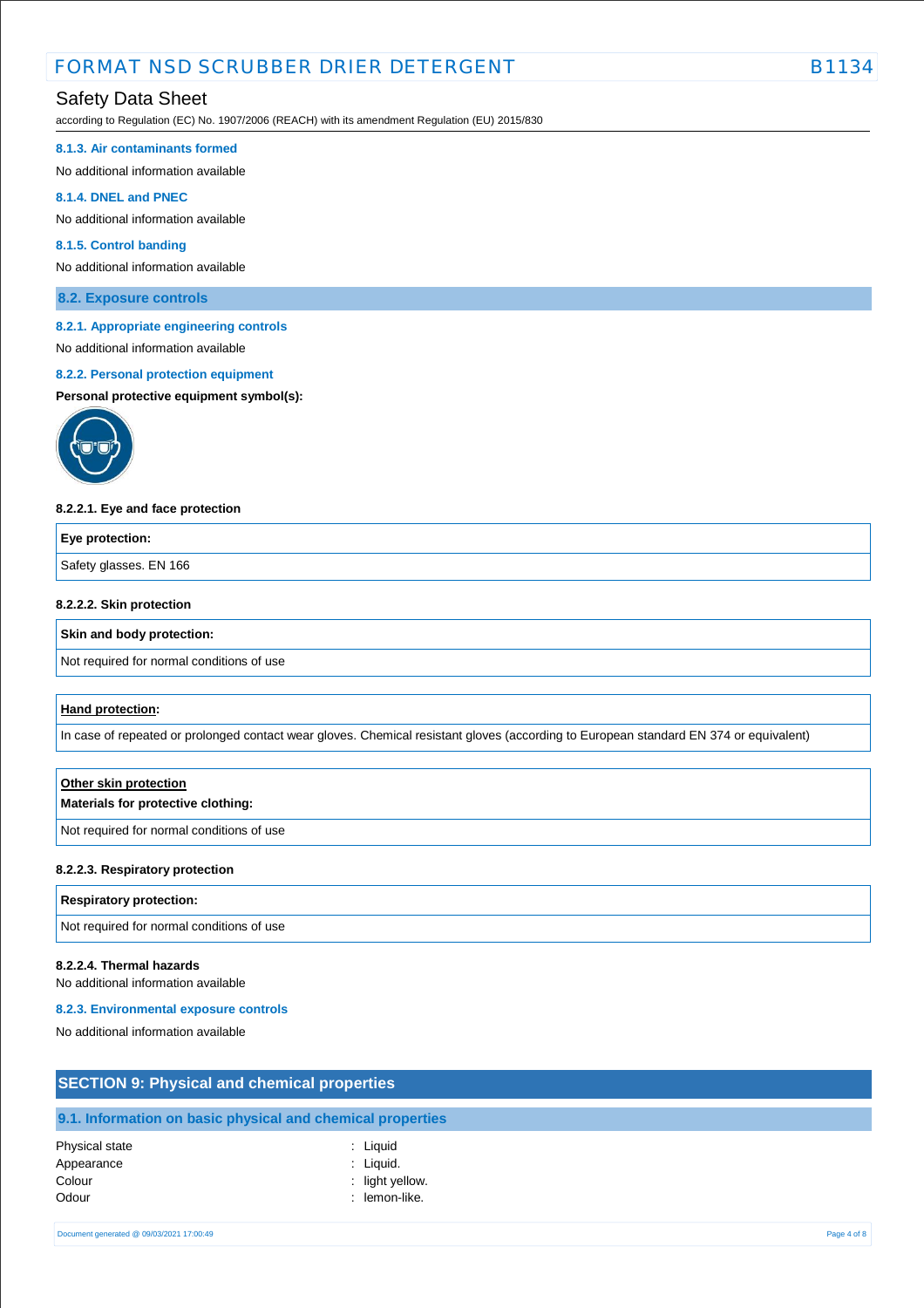## Safety Data Sheet

according to Regulation (EC) No. 1907/2006 (REACH) with its amendment Regulation (EU) 2015/830

| Odour threshold<br>рH<br>Relative evaporation rate (butylacetate=1)<br>Melting point<br>Freezing point<br>Boiling point<br>Flash point<br>Auto-ignition temperature<br>Decomposition temperature<br>Flammability (solid, gas)<br>Vapour pressure<br>Relative vapour density at 20 °C<br>Relative density<br>Solubility<br>Partition coefficient n-octanol/water (Log Pow)<br>Viscosity, kinematic<br>Viscosity, dynamic<br>Explosive properties | ٠ | No data available<br>-8.7<br>No data available<br>No data available<br>No data available<br>≥ 100 °C<br>No data available<br>No data available<br>No data available<br>No data available<br>No data available<br>No data available<br>1.01<br>Soluble in water.<br>No data available<br>No data available<br>No data available<br>No data available |
|-------------------------------------------------------------------------------------------------------------------------------------------------------------------------------------------------------------------------------------------------------------------------------------------------------------------------------------------------------------------------------------------------------------------------------------------------|---|-----------------------------------------------------------------------------------------------------------------------------------------------------------------------------------------------------------------------------------------------------------------------------------------------------------------------------------------------------|
|                                                                                                                                                                                                                                                                                                                                                                                                                                                 |   |                                                                                                                                                                                                                                                                                                                                                     |
| Oxidising properties<br>Explosive limits                                                                                                                                                                                                                                                                                                                                                                                                        |   | No data available<br>No data available                                                                                                                                                                                                                                                                                                              |

#### **9.2. Other information**

No additional information available

## **SECTION 10: Stability and reactivity**

#### **10.1. Reactivity**

The product is non-reactive under normal conditions of use, storage and transport.

#### **10.2. Chemical stability**

Stable under normal conditions.

**10.3. Possibility of hazardous reactions**

No dangerous reactions known under normal conditions of use.

**10.4. Conditions to avoid**

None under recommended storage and handling conditions (see section 7).

**10.5. Incompatible materials**

None under normal use.

**10.6. Hazardous decomposition products**

Under normal conditions of storage and use, hazardous decomposition products should not be produced.

| <b>SECTION 11: Toxicological information</b> |                                             |  |
|----------------------------------------------|---------------------------------------------|--|
| 11.1 Information on toxicological effects    |                                             |  |
| Acute toxicity (oral)                        | : Not classified                            |  |
| Acute toxicity (dermal)                      | : Not classified                            |  |
| Acute toxicity (inhalation)                  | : Not classified                            |  |
| Skin corrosion/irritation                    | : Not classified<br>pH: 8.7                 |  |
| Serious eye damage/irritation                | : Causes serious eye irritation.<br>pH: 8.7 |  |
| Respiratory or skin sensitisation            | : Not classified                            |  |
| Germ cell mutagenicity                       | : Not classified                            |  |

```
Document generated @ 09/03/2021 17:00:49 Page 5 of 8
```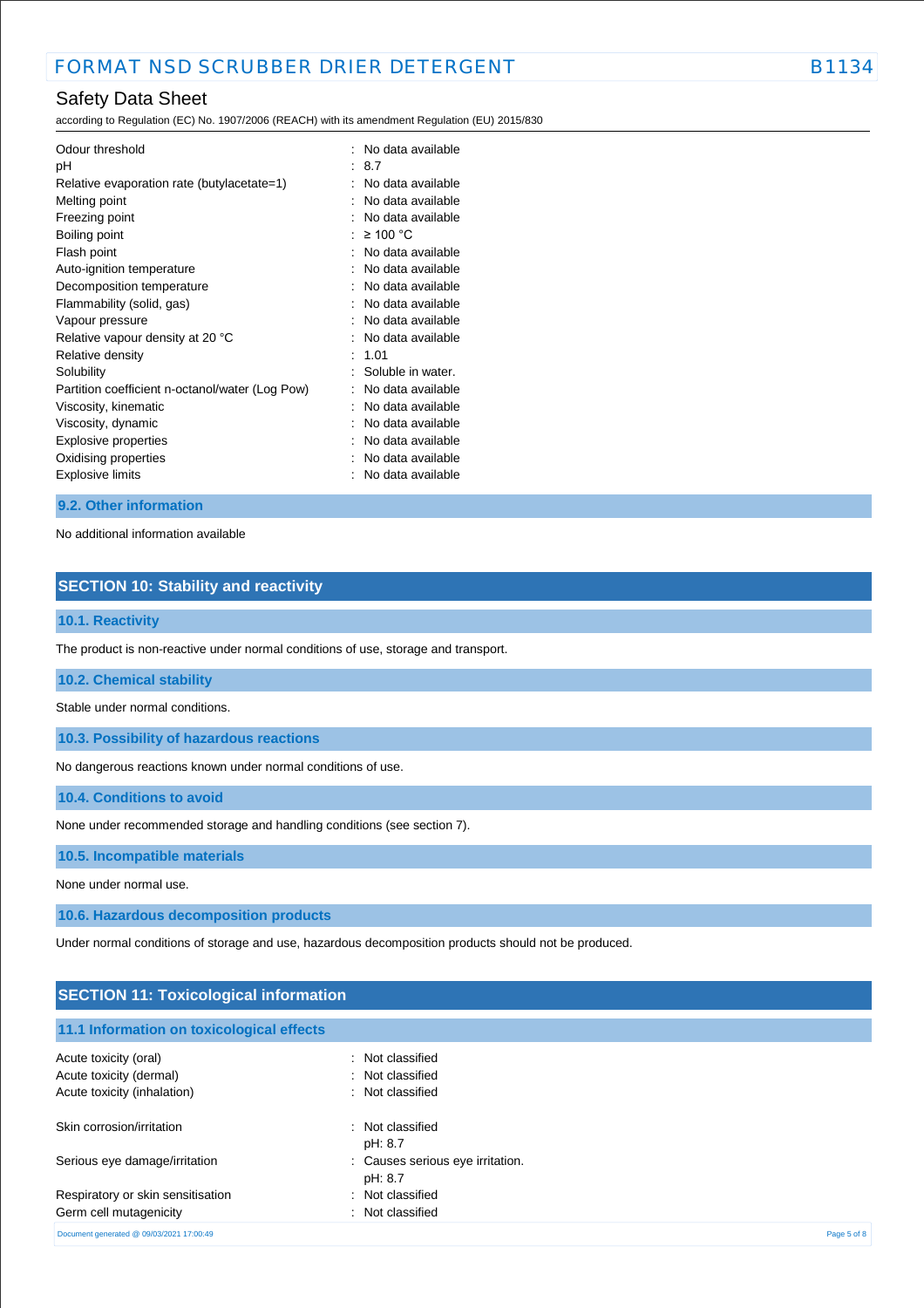## Safety Data Sheet

according to Regulation (EC) No. 1907/2006 (REACH) with its amendment Regulation (EU) 2015/830

| Carcinogenicity        | : Not classified |
|------------------------|------------------|
| Reproductive toxicity  | : Not classified |
| STOT-single exposure   | : Not classified |
| STOT-repeated exposure | : Not classified |
| Aspiration hazard      | : Not classified |

### **SECTION 12: Ecological information**

#### **12.1. Toxicity**

| Hazardous to the aquatic environment, short-term | : Not classified |
|--------------------------------------------------|------------------|
| (acute)                                          |                  |
| Hazardous to the aquatic environment, long-term  | : Not classified |
| (chronic)                                        |                  |

| Alcohol Alkoxylate (166736-08-9) |                 |  |
|----------------------------------|-----------------|--|
| $ $ LC50 - Fish [1]              | $10 - 100$ mg/l |  |
| EC50 - Crustacea [1]             | $10 - 100$ mg/l |  |
| ErC50 other aquatic plants       | $10 - 100$ mg/l |  |

#### **12.2. Persistence and degradability**

#### No additional information available

**12.3. Bioaccumulative potential**

No additional information available

#### **12.4. Mobility in soil**

No additional information available

**12.5. Results of PBT and vPvB assessment**

No additional information available

**12.6. Other adverse effects**

No additional information available

### **SECTION 13: Disposal considerations**

#### **13.1. Waste treatment methods**

No additional information available

## **SECTION 14: Transport information**

In accordance with ADR / IMDG / IATA

| 14.1 UN number                                 |                                                                     |             |
|------------------------------------------------|---------------------------------------------------------------------|-------------|
| UN-No. (ADR)<br>UN-No. (IMDG)<br>UN-No. (IATA) | $\therefore$ Not applicable<br>: Not applicable<br>: Not applicable |             |
| Document generated @ 09/03/2021 17:00:49       |                                                                     | Page 6 of 8 |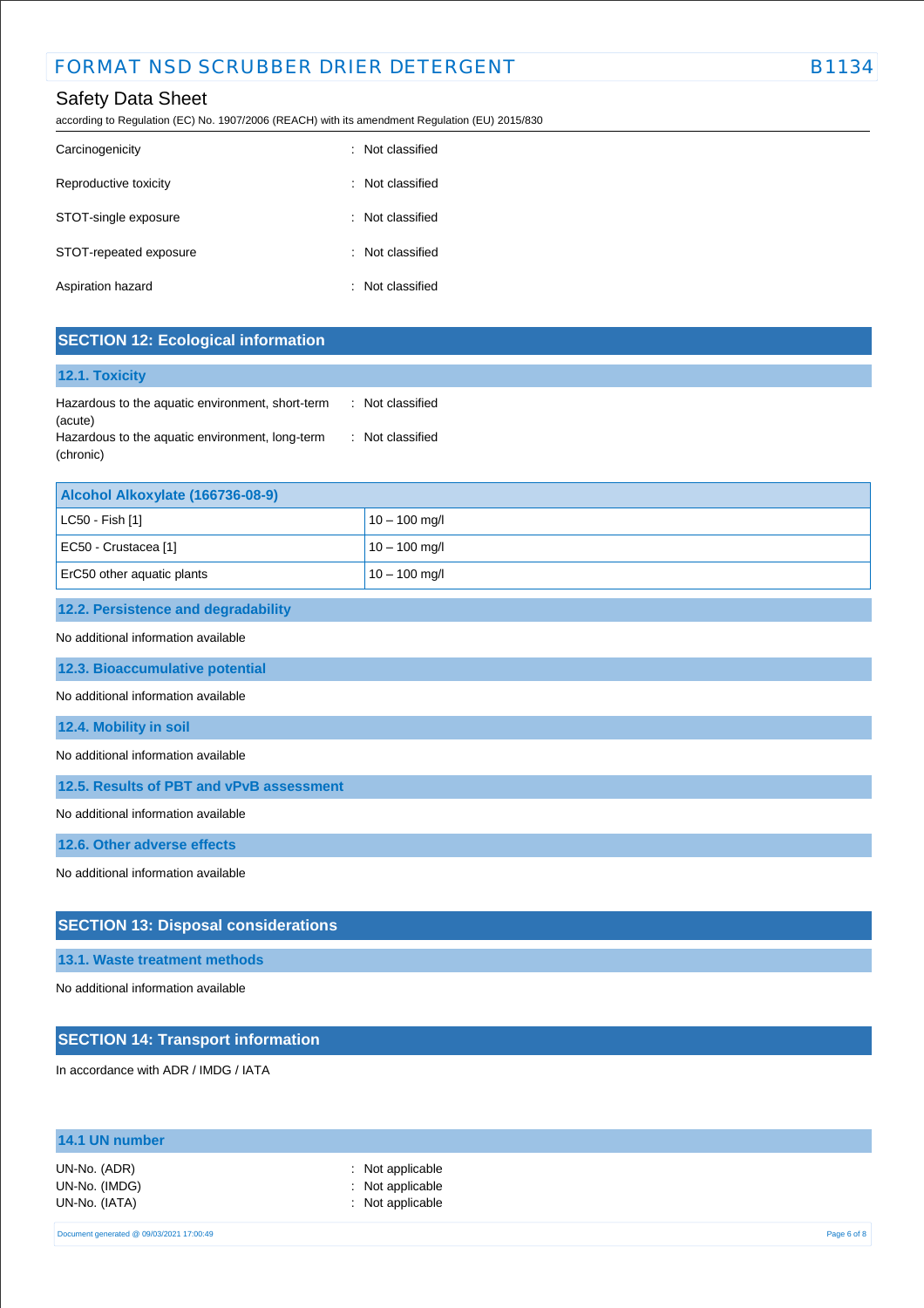## Safety Data Sheet

according to Regulation (EC) No. 1907/2006 (REACH) with its amendment Regulation (EU) 2015/830

| 14.2. UN proper shipping name                                                                                                                          |                                                              |
|--------------------------------------------------------------------------------------------------------------------------------------------------------|--------------------------------------------------------------|
| Proper Shipping Name (ADR)<br>Proper Shipping Name (IMDG)<br>Proper Shipping Name (IATA)                                                               | Not applicable<br>Not applicable<br>: Not applicable         |
| 14.3. Transport hazard class(es)                                                                                                                       |                                                              |
| <b>ADR</b><br>Transport hazard class(es) (ADR)<br><b>IMDG</b><br>Transport hazard class(es) (IMDG)<br><b>IATA</b><br>Transport hazard class(es) (IATA) | : Not applicable<br>: Not applicable<br>: Not applicable     |
| 14.4. Packing group                                                                                                                                    |                                                              |
| Packing group (ADR)<br>Packing group (IMDG)<br>Packing group (IATA)                                                                                    | Not applicable<br>Not applicable<br>: Not applicable         |
| <b>14.5. Environmental hazards</b>                                                                                                                     |                                                              |
| Dangerous for the environment<br>Marine pollutant<br>Other information<br>14.6. Special precautions for user                                           | : No<br>: No<br>No supplementary information available<br>t. |
|                                                                                                                                                        |                                                              |
| <b>Overland transport</b><br>No data available<br><b>Transport by sea</b><br>No data available<br>Air transport<br>No data available                   |                                                              |

**14.7. Transport in bulk according to Annex II of Marpol and the IBC Code**

Not applicable

## **SECTION 15: Regulatory information**

**15.1. Safety, health and environmental regulations/legislation specific for the substance or mixture**

#### **15.1.1. EU-Regulations**

Contains no REACH substances with Annex XVII restrictions

Contains no substance on the REACH candidate list

Contains no REACH Annex XIV substances

Contains no substance subject to Regulation (EU) No 649/2012 of the European Parliament and of the Council of 4 July 2012 concerning the export and import of hazardous chemicals.

Contains no substance subject to Regulation (EU) No 2019/1021 of the European Parliament and of the Council of 20 June 2019 on persistent organic pollutants

| Detergent Regulation (648/2004/EC): Labelling of contents:                                    |               |
|-----------------------------------------------------------------------------------------------|---------------|
| <b>Component</b>                                                                              | $\frac{9}{6}$ |
| anionic surfactants                                                                           | 5-15%         |
| non-ionic surfactants                                                                         | $< 5\%$       |
| reaction mass of 5-chloro-2-methyl-2H-isothiazol-3-one and 2-methyl-2H-isothiazol-3-one (3:1) |               |
| <b>TETRAMETHYLOLGLYCOLURIL</b>                                                                |               |
| perfumes                                                                                      |               |

Document generated @ 09/03/2021 17:00:49 Page 7 of 8